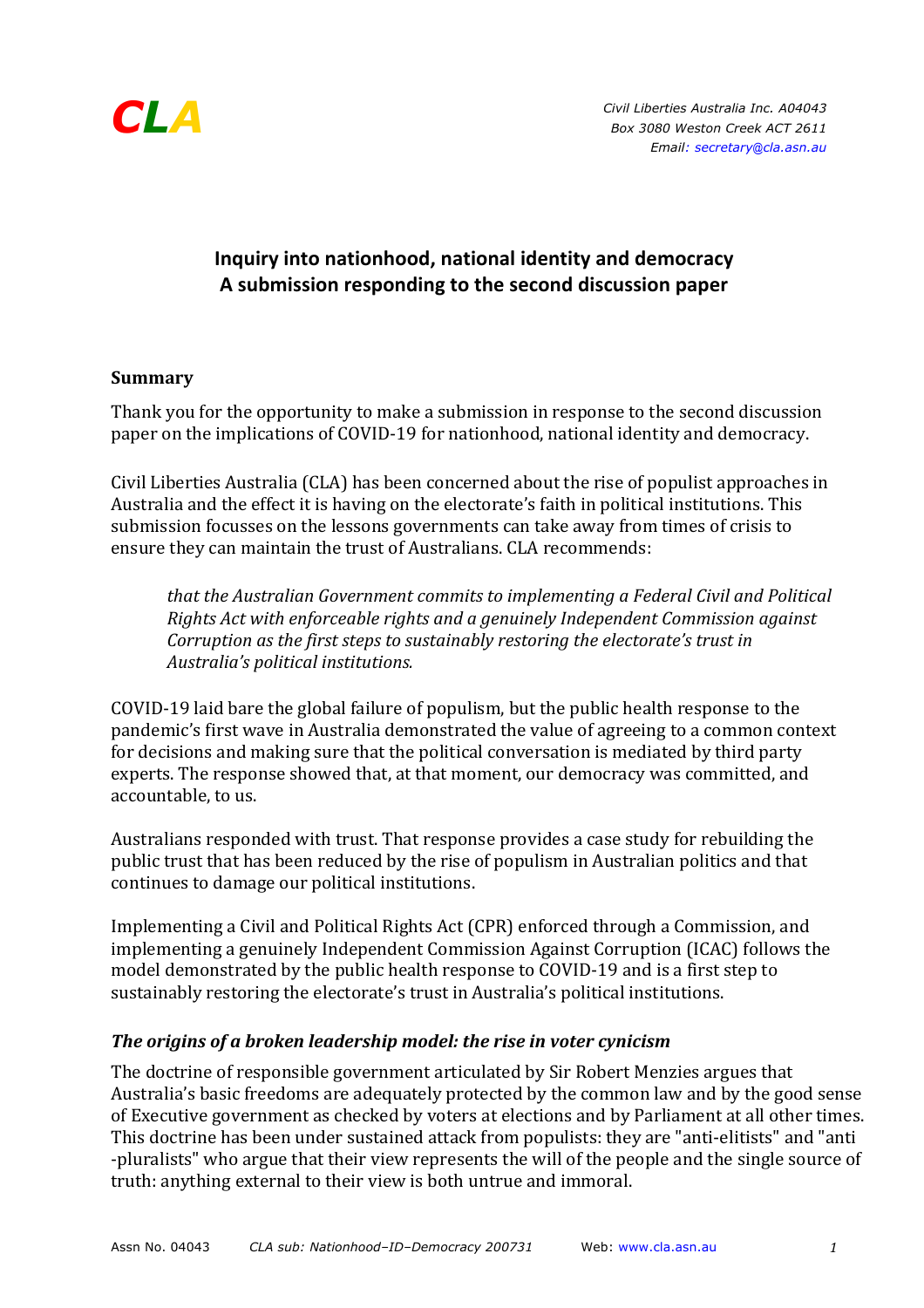Populists reduce governing to rewarding, and pandering to the fears of, their tribe at the expense of the rights of others. But, when everybody says "trust no one but me", then there can be no trust in political institutions. Parliament cannot check Executive government when Parliament and the Executive no longer agree on a single set of external values or, in many cases, a single set of facts, on which the performance of each can be judged.

Public debate on policy and behaviour by Executive government was once a means of testing the validity of government planning and action. More recently, populists have reduced public debate to theatre, an opportunity for participants to generate a sugar rush of outrage for the pleasure of their constituency with no pretence at delivering a better national outcome.

It is a theatre that plays to isolated and shrinking political bases, surrounded by a sea of disengaged and cynical electors. The trend has led to the electorate's declining faith in political institutions and leadership.

That decline reached its nadir in early 2020, when a study of the 2019 federal election by the ANU showed that only 59% of Australians are satisfied with how democracy is working, just 1 in 4 of us trust our political leaders and institutions and only 1 in 10 of us believe that government is run for all the people.

# *The origins of a broken leadership model: the effects of cynical populism*

If populists are in power and disagreement is performance, then the powerless quickly become stigmatised:

- Sudanese gangs keep Melbourne diners from their evenings out;
- organised labour is the bane of modern business at best and systemically criminal at worst;
- social security recipients cheat as a matter of course;
- Islamic communities don't take responsibility for extremists in their midst;
- LGBTOI community members should be excluded from certain types of employment: and
- Aboriginal connection to land is social security fraud.

Any response from the stigmatised or those who speak for them is easily dismissed by populists as the whingeing of an ungrateful minority, the kneejerk of a culture war elite embittered by their lack of electoral success...or simply un-Australian. More generally, this populist approach shifts the balance of decision-making power away from the impartial judiciary and the public service to Executive government and leaves the latter virtually unrestrained.

The overt argument is that it would be undemocratic to give unelected judges and officials the power to question the judgement of Parliament. In practice, the above shift reduces scrutiny of Executive government, avoids the external rules that hold it accountable and throws away the traditional balanced equivalency between the Executive, Legislature, and Judiciary. The outcome is a public service reduced to implementing decisions that are increasingly partisan and a judiciary denied the flexibility to adapt the law to individual circumstances because common law rights and freedoms are overridden by statute and regulation.

With diminished externally imposed accountability, government becomes less about doing the right thing, and more about doing what the Executive can get away with, leading to an ethical decline that feeds both electoral cynicism and the appeal of populist leaders promising to drain the swamp.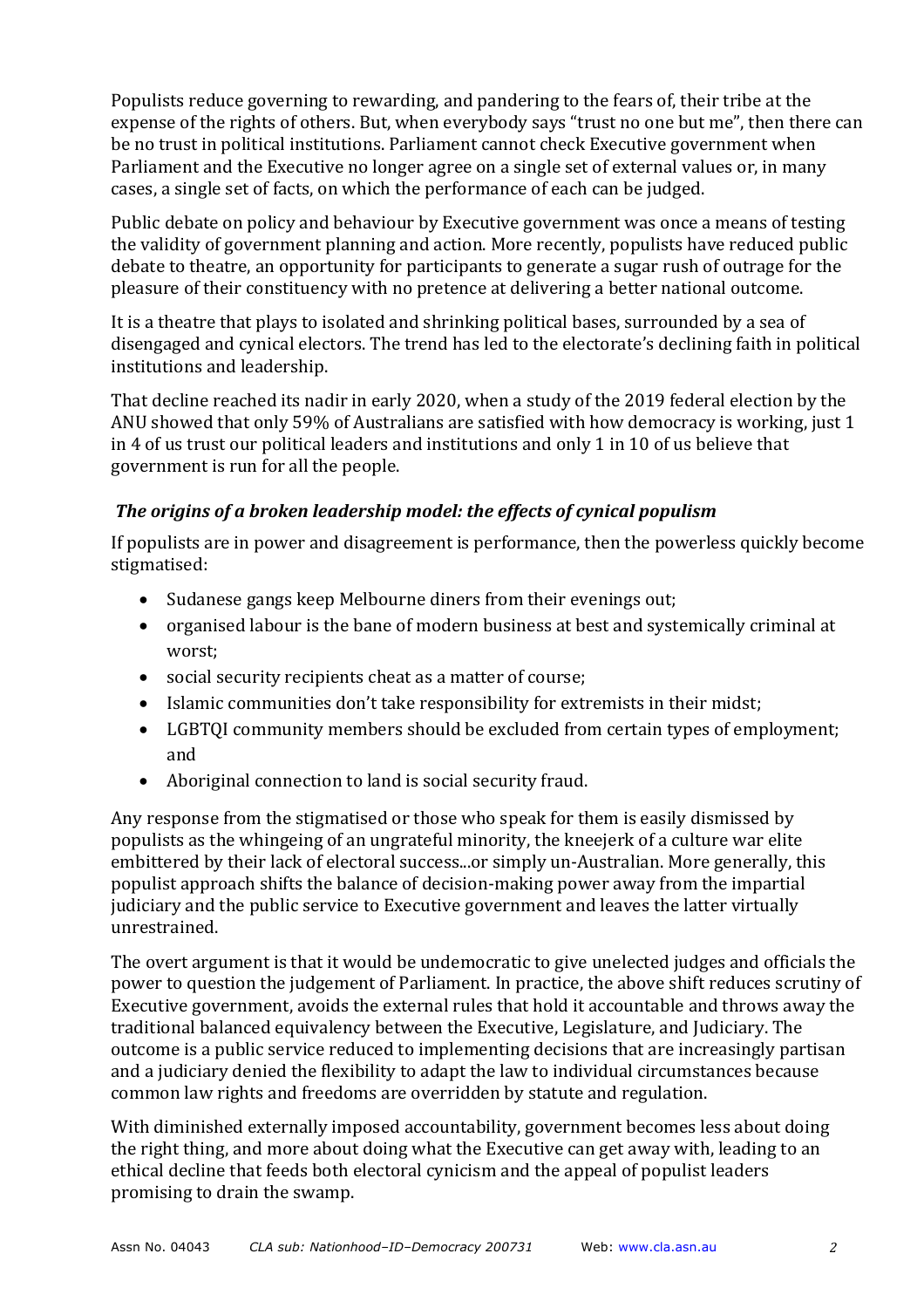Reduced accountability and the zero-sum logic of populist decision-making also encourages the trading of rights and accountability for security and control. Despite promises that the rights suspended in the crisis following 9/11 would be reinstated, about 100 pieces of security legislation passed following 9/11 are still in place 19 years later. There is no historic track record to suggest promises to reinstate rights suspended in the COVID-19 crisis will be kept.

There are also questions arising from outside Australia about the increasing gap between who we say we are and what we do.

The world is beginning to suspect that Australia is less open, less tolerant. We secretly imprison our own citizens and bring the full weight of the law to bear on journalists and lawyers who might embarrass us. We keep refugees outside our jurisdiction so they cannot access what rights our law would otherwise provide, and we hide them from people who want to tell the truth about how we treat them.

We abuse children we have placed in juvenile jail. We assume that social security recipients are criminals and treat them accordingly. We protect the powerful from scrutiny as they rip off the powerless. We increasingly assume that the poor deserve to be poor. We marginalise Australia's First Nations, deny them their history and their culture, jail them in unprecedented numbers and turn our backs on their offer of forgiveness and reconciliation.

The populist response is that these are uninformed criticisms of isolated acts arising in specific circumstances, that they are unrepresentative of the "real Australia", the land of mateship and the fair go.

But these acts are real enough to those who suffer them and the rest of the world notices, and draws its own conclusions. Nations condemn us, as we condemn other nations who offer the same defence as they abuse their vulnerable citizens.

#### *COVID-19* as a case study of a populist response to a real crisis

COVID-19 is unaffected by scapegoating, scaremongering, outrage or alternative facts, and this has pushed populist leaders around the world into a consistent pattern of behaviour. The disaster provides a real-time lesson in the danger of the populist approach.

Populist leaders made blandly optimistic statements minimising the pandemic's effects, followed by assurances their regimes were ready in the hope that they would never be tested. As infections rose, populists implemented policies aimed at protecting the economic interests of their base and, finally, committed to the health of their citizens more broadly at the expense of economic interests after the point where the progress of the virus could only be mitigated rather than met head on.

This behaviour was accompanied by increasingly martial rhetoric as populists jumped on the bandwagon of ideas previously implemented by others, reducing accountability to a distant memory and wrapping draconian constraints on civil rights in the national flag.

By taking this approach, populists gave questions about the timing and necessity of those constraints a whiff of treason. Finally, they returned to the rhetoric of populism once the crisis shifted from health to economics.

Yet public trust did briefly return to the political sphere in Australia. The public health aspects of COVID-19 created an external set of facts and a common context. The political conversation about how to deal with them was open and effectively mediated by third party health experts. As a result, the electorate's trust in political institutions increased.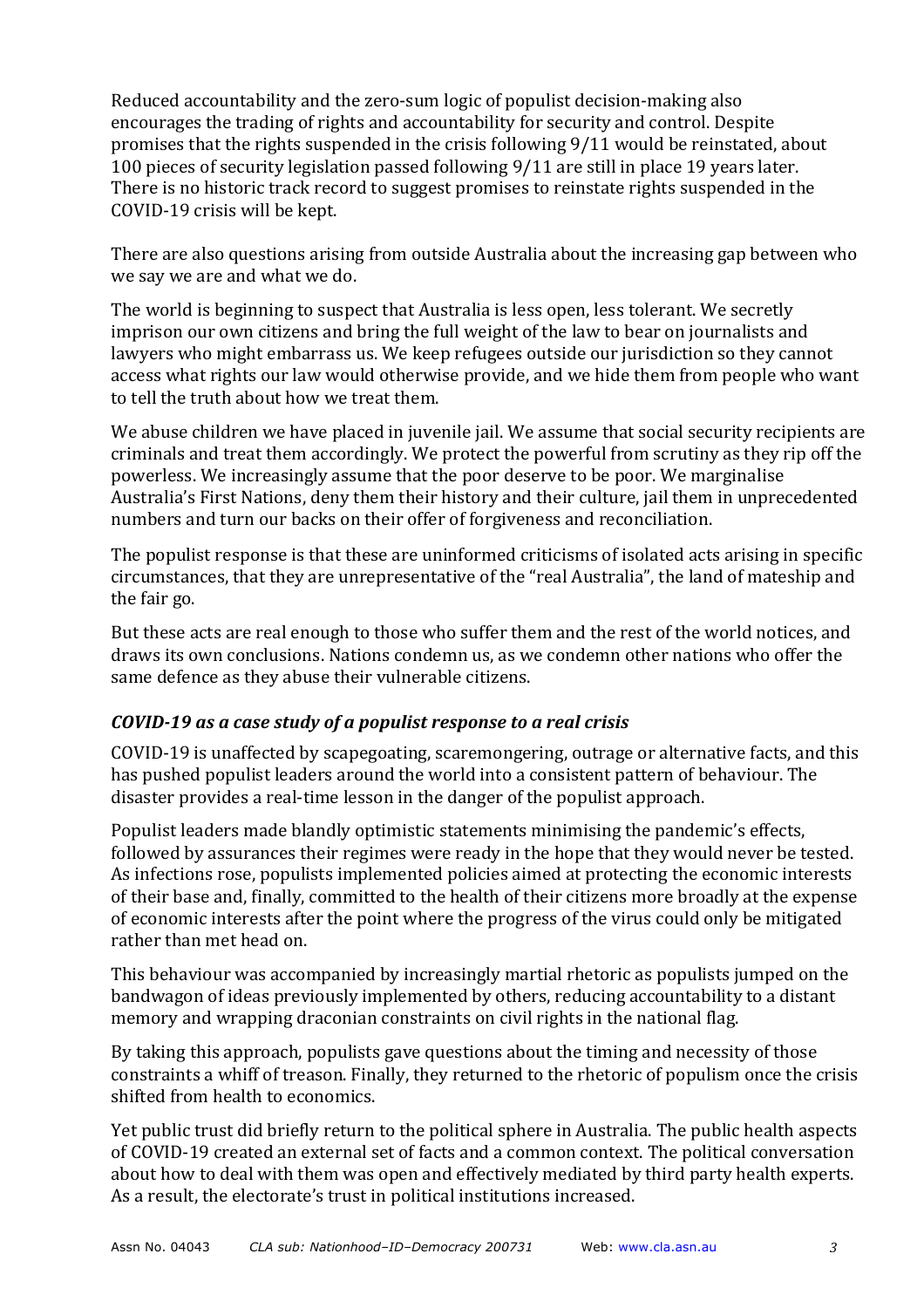This newfound trust will not be sustained without support.

As the crisis shifts from health to economics, Executive governments and Parliaments, trapped by their pre-pandemic positions, are abandoning the idea of a common context and are sliding back into pre-COVID-19 behaviour. Public policy debate, which was briefly a refreshing means of testing the validity of government plans and actions, is returning to the sterile theatre of outrage that drove public trust in political institutions to its nadir in the first place.

While the COVID-19 response has shown us the value of a democracy that the electorate feels is committed, and accountable, to them, better governance should not have to rely on an external threat. We need to find a process that can deliver trust in political institutions sustainably. 

# The first step toward sustainable trust

A federal government can take two small steps to start this process of restoring public trust without the need for a virus. It can promise to deliver:

- a genuinely Independent Commission against Corruption (ICAC); and
- a Civil and Political Rights Act (CPR) with enforceable rights mediated through the Australian Human Rights Commission.

An ICAC-with-teeth is designed to ensure that Executive government and the administration govern and act for everyone when spending our money and shaping our lives. A CPR articulates the government's obligation to be humane to the powerless, and gives individuals a chance to hold public power to account. Learning the lessons from CPRs already operating in the ACT, Victoria, Queensland and across the world, an effective national CPR would:

# *Ensure:*

- obligations on Australia arising from the family of UN human rights instruments it has ratified are fully implemented in Commonwealth law;
- Parliament only passes laws compatible with Australia's human rights obligations;
- Decision-makers balance rights and civil liberties when they are in conflict;
- the Australian Human Rights Commission can conciliate claims brought by individuals on possible rights breaches by public bodies; and

# *Provide:*

- harmonised human rights protection for all Australians by reference to one law;
- enforceable remedies for citizens where a public body has breached their rights; and
- a cause of action to a court/tribunal under which Australians can challenge laws and government actions inconsistent with people's rights, liberties and freedoms.

Implementing an ICAC and a CPR would apply the COVID-19 lesson of an external set of principles and a common context for all government decisions because they apply directly to the lives of individual citizens. As the ICAC and CPR would be mediated through expert third parties, they are also a promise to an electorate that is already starting to disengage that our democracy is committed, and accountable, to us.

At the federal level, a CPR would also provide a common set of standards against which statements and actions that pander to the fears of one part of the electorate at the expense of the rights of another can be judged.